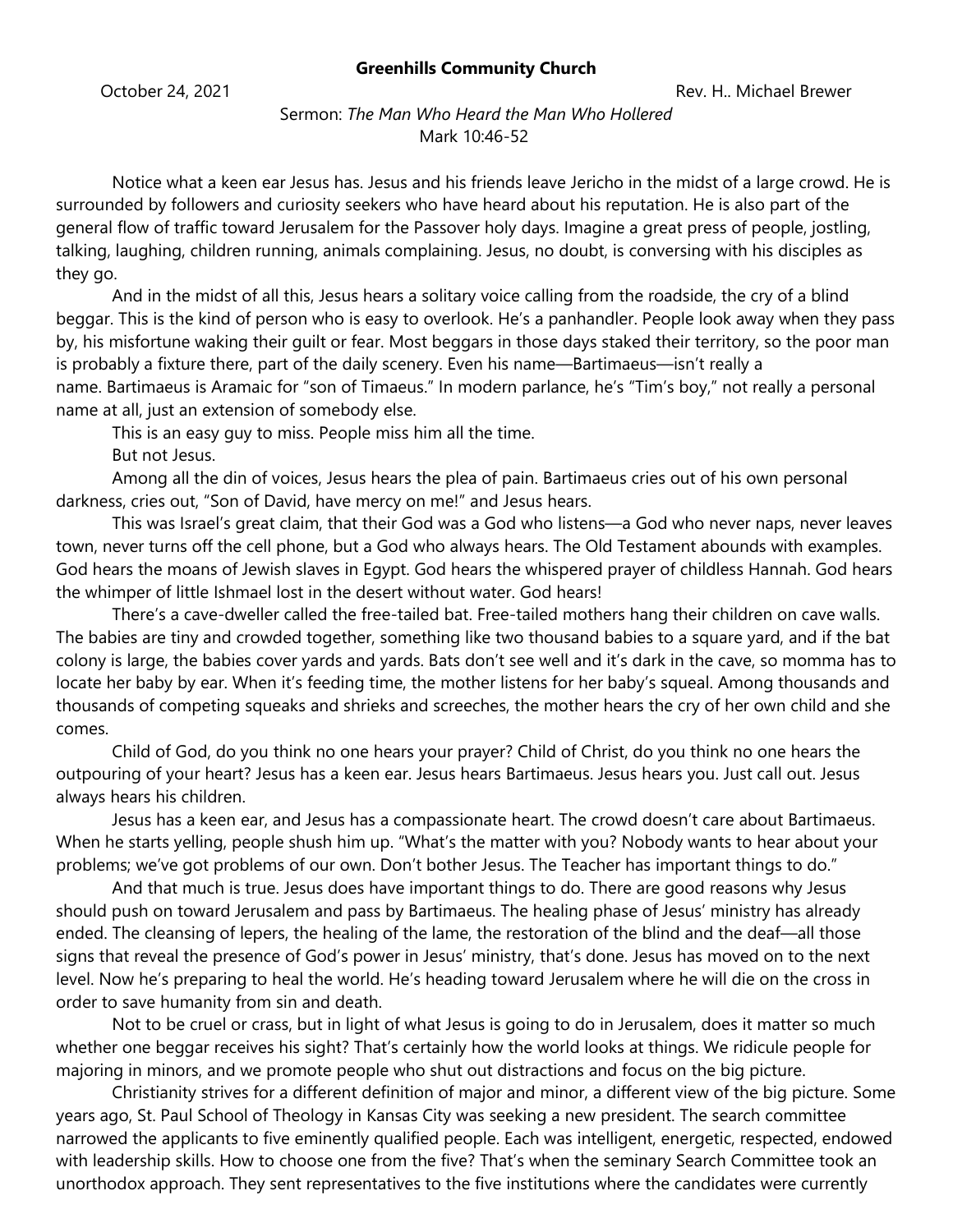working, and they interviewed the janitorial staff in each place. They asked the housekeepers and the cleaning crew, "What do you think of this person?" Only one candidate received a glowing appraisal. A fellow named William MacElvaney was praised for friendliness, for greeting the janitors by name, for chatting with folks who are often considered to be on the lowest rung of the ladder. MacElvaney became the next President of St. Paul's School of Theology.

That sounds pretty Christian to me, which is to say it sounds a lot like Christ, because when Jesus hears the cry of Bartimaeus, he stops in his tracks. Mark says, "He stood still." What a rare gift that is, to stand still—in the hurry, in the bustle, in the priority of our important work, in the press of daily demands and deadlines—to stand still and to pay attention to someone who needs us, not later, not when it's convenient, not when it fits our schedule, but at that very moment.

Significantly, this is the final healing recorded in the Gospel of Mark. Jesus really has changed direction by this point. He truly has a different priority, a different plan. Nevertheless, when this blind man calls his name, Jesus stops. He pauses on that all-important journey to Jerusalem. He sets aside for a moment the calling of the cross. What a compassionate heart Jesus has. He hears and he cares. He cares not only for the great big world, but also for the little people of the world, the folks on the sidelines, the overlooked and the overburdened, the overwhelmed and the underloved . . . people like you and me.

A keen ear . . . A compassionate heart . . . And we'd be remiss if we finished this story without noting that Jesus also has a strong hand. It's not just that he hears us and cares about us; he also has the power to help us.

"What do you want me to do for you?" he asks Bartimaeus. There are no limits in that question, no qualifications, no hesitation.

"What do you want me to do for you?" Jesus asks.

To his credit, Bartimaeus isn't timid. He doesn't say, "I'd like to receive more alms each day." He doesn't say, "Give me a better location." He doesn't say, "I need a bigger begging bowl."

"What do you want me to do for you?" Jesus asks

And Bartimaeus says, "Let me see!"

He asks a great gift from a great Savior, and Jesus gives it to him. I know the theology of prayer. I know that God is not a vending machine to dispense whatever refreshment we crave at the moment. I understand that life must have challenges and struggles; after all, the powerful hand of Jesus is also a nail-scarred hand.

I know all that, but let's not hem and haw about what we believe. Jesus Christ has the power to reach into your existence and mine and make a difference. Christ can open eyes and open doors. Christ can mend your circumstances. Christ can heal you. What Christ does for Bartimaeus, Christ can do for you and me. That's what we believe!

Of course, let's not overlook the role of Bartimaeus. For instance, he asks for help. That's *prayer*. And when Jesus says to him, "Come here," Bartimaeus comes. That's *obedience*.

Notice that Bartimaeus casts off his garment so it won't hinder him as he pushes through the crowd toward Jesus. For a poor man that outer robe was coat, blanket, bedding, pillow, and shelter all in one, a great deal to cast away. Bartimaeus' approach to Jesus exemplifies both *faith and risk*.

And once healed, what does Bartimaeus do? "Immediately he regained his sight and followed (Jesus) on the way." That's *discipleship*.

Oh, yes, Bartimaeus does his part.

From Jesus: a keen ear, a caring heart, a mighty hand. From Bartimaeus: prayer, boldness, obedience, faith, risk, and commitment. No wonder something amazing happens when Jesus and Bartimaeus come together.

Take what you need from this story, friends. If you need reassurance that God hears, cares and acts, then behold the Lord Jesus pausing on his way to the cross just to help a nameless beggar beside the road.

On the other hand, if you need a lesson in trust and prayer, then bend an ear toward that persistent voice, yelling to be heard above the crowd, ignoring the naysayers, shouting again and again, "Jesus, have mercy!"